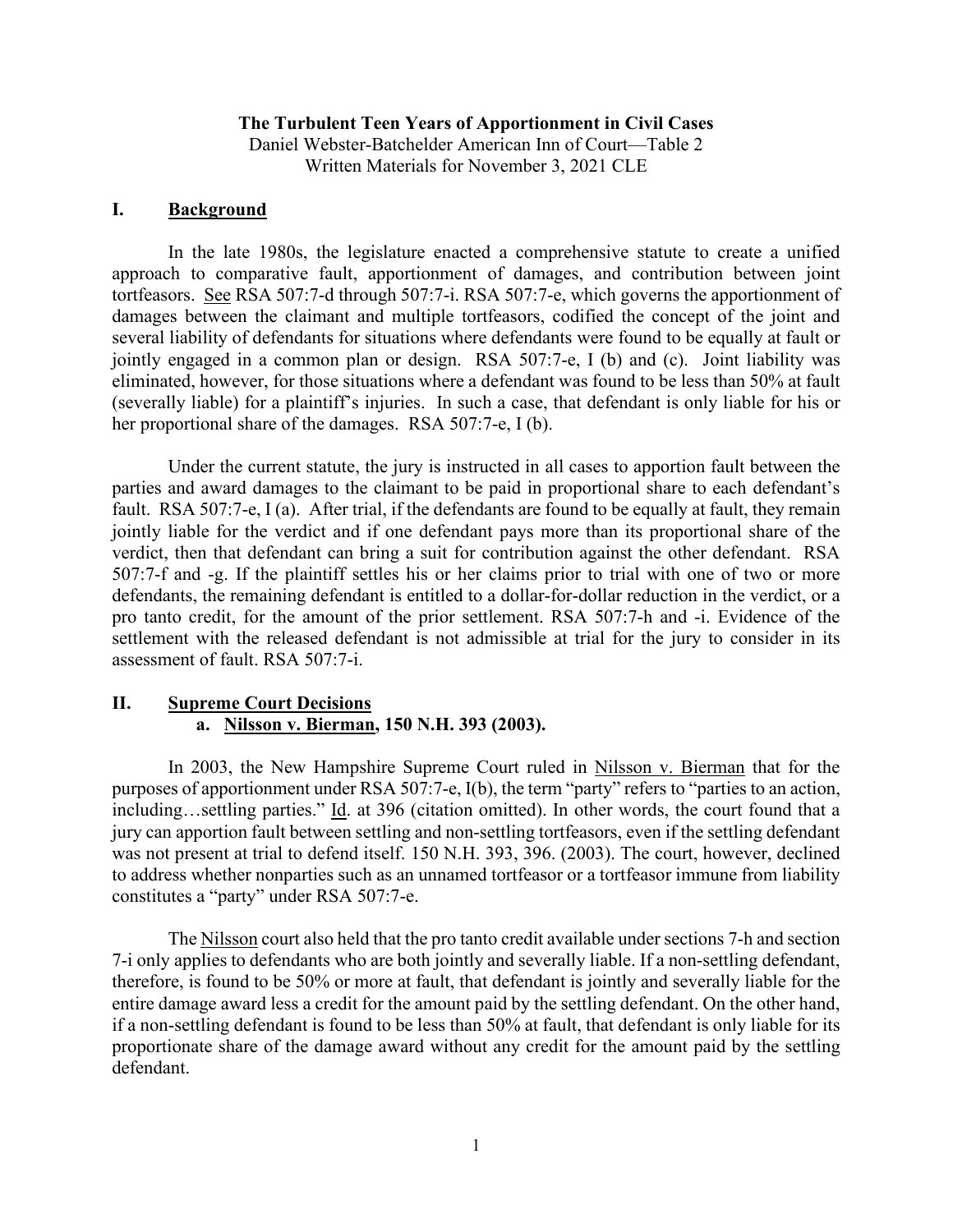# **b. DeBenedetto v. CLD Consulting Eng'rs, Inc., 153 N.H. 793 (2006).**

In 2006, the New Hampshire Supreme Court expanded on its decision in Nilsson, finding that the term "party" as used in RSA 507:7-e "refers to all parties contributing to the occurrence giving rise to an action, including those immune from liability or otherwise not before the court." DeBenedetto v. CLD Consulting Eng'rs, Inc., 153 N.H. 793, 804 (2006). Importantly, the court noted that defendants "may not easily shift fault under RSA 507:7-e." A defendant who seeks to shift fault to a non-litigant tortfeasor must support any allegations of fault with adequate evidence before the jury or court can consider the non-litigant's fault for apportionment. See id.

# **c. Everitt v. General Electric Co., 156 N.H. 202 (2007).**

In Everitt v. General Electric Co., the court clarified that a defendant seeking to apportion fault to a non-litigant bears the burden of proving the legal fault of that non-party tortfeasor. 156 N.H. 202, 207 (2007).

# **d. Tiberghein v. B.R. Jones Roofing Co., 156 N.H. 931 (2007).**

In Tiberghein v. B.R. Jones Roofing Co., the New Hampshire Supreme Court found that RSA 507:7-e apportionment and pro tanto credit available to jointly and severally liable nonsettling defendants under 507:7-h and 507:7-i apply to arbitration awards. 156 N.H. 931 (2007).

# **e. Goudreault v. Kleeman, 158 N.H. 236 (2009).**

In Goudreault v. Kleeman, the court explained that a "civil defendant who seeks to deflect fault by apportionment to non-litigants is raising something in the nature of an affirmative defense." 158 N.H. 236, 256 (2009). More specifically, a defendant seeking a non-litigant apportionment "becomes another plaintiff" and bears the burden of proof as outlined in RSA 507- E:2, which requires expert testimony of the standard of care and proximate cause. Id.

# **f. State v. Exxon Mobil Corp., 168 N.H. 211 (2015).**

In State v. Exxon Mobil Corp., the court addressed the specificity required of DeBenedetto disclosures. 168 N.H. 211 (2015). The court found that DeBenedetto disclosures mut be sufficiently detailed to explain the theory of liability of the non-litigant parties and the allegations upon which that liability is based. See id. at 256-60.

# **g. Virgin v. Fireworks of Tilton, LLC, 172 N.H. 484 (2019).**

In Virgin v. Fireworks of Tilton, LLC, the court held that RSA 507:7-e only applied to tort actions. 172 N.H. 484, 487 (2019).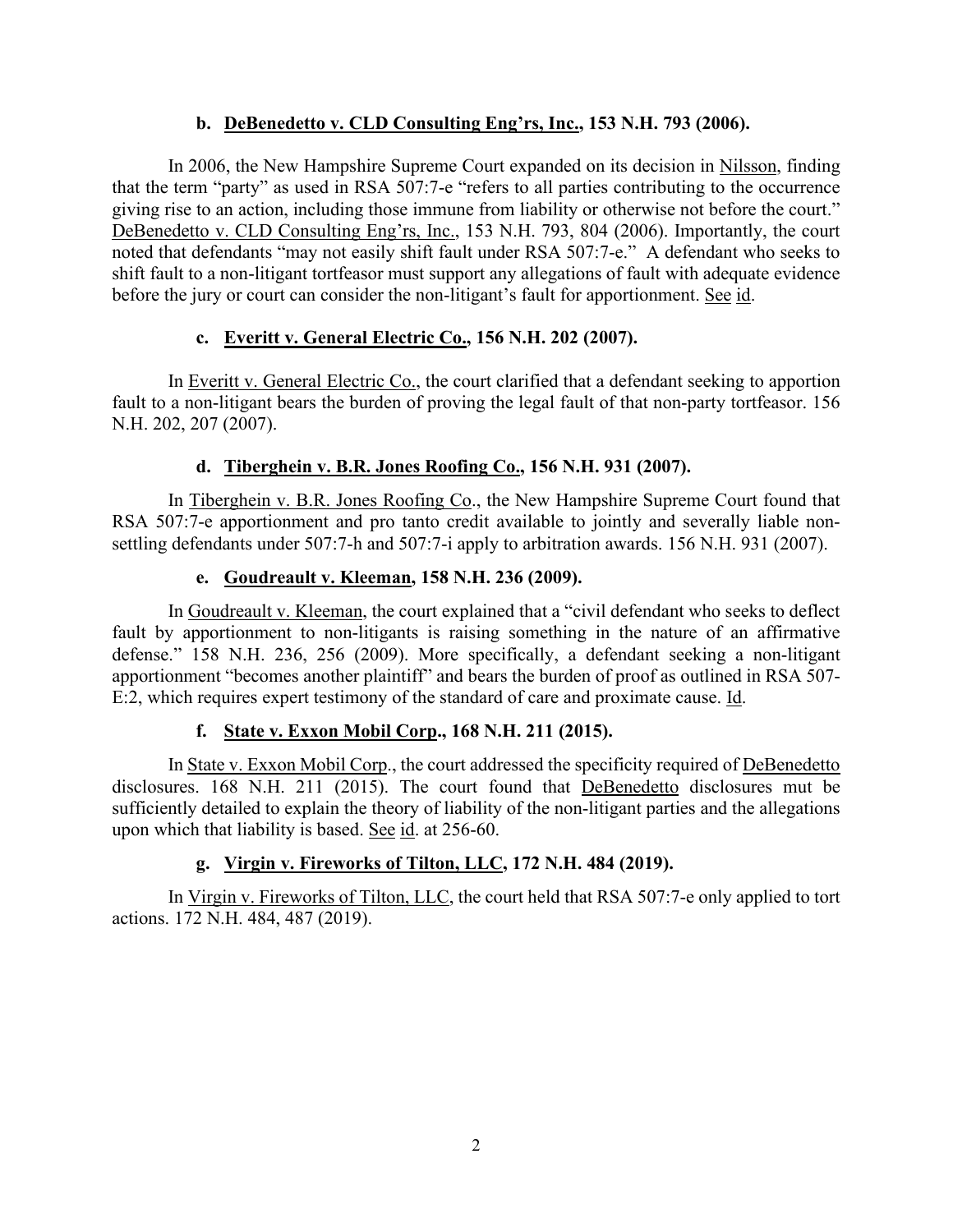### **III. DeBenedetto Disclosure**

In the wake of the New Hampshire Supreme Court's decision in DeBenedetto, a disclosure deadline was added to the Superior Court's standard Structuring Conference Order form, which provides:

If defendant claims that unnamed parties are at fault (see DeBenedetto v. CLD Consulting Engineers Inc., 153 N.H. 793 (2006)), defendant shall disclose the identity of every such party and the basis of the allegation of fault no later than extending the Plaintiff shall then have 30 days from the date of disclosure to amend the initiating pleading.

### **IV. Ethical Considerations**

In June 2018, the New Hampshire Bar Association Ethics Committee issued an advisory opinion regarding conflicts of interest arising from DeBenedetto disclosures. See New Hampshire Bar Association Ethics Committee Advisory Opinion #2017-18/2 (June 28, 2018), Conflicts Arising from DeBenedetto Disclosures. Below are the major takeaways from the opinion:

- a. A defendant in a civil action and a potential DeBenedetto party in that action are directly adverse to one another, so that the representation of both these parties by one lawyer gives rise to a concurrent conflict of interest.
- b. The representation of a defendant in a civil action and a potential DeBenedetto party in that action by the same lawyer creates a significant risk that the lawyer's responsibilities to one client will materially limit the lawyer's representation of the other client, giving rise to a concurrent conflict of interest.
- c. Because the pursuit of a DeBenedetto apportionment defense against a current client creates a concurrent conflict of interest, the informed written consent of both clients is necessary before the dual representation may proceed.
- d. Where a lawyer cannot reasonably conclude that the lawyer will be able to provide competent and diligent representation to each client affected by a concurrent conflict of interest, the lawyer may not seek a written waiver of the conflict.
- e. A lawyer's subjective belief that he or she can provide competent, diligent representation to both clients is a necessary, but not sufficient, condition of seeking written waiver of a concurrent conflict of interest; rather, the test for waivability is one of objective reasonableness.
- f. Even if a lawyer can form the objectively reasonable belief that he or she can provide competent, diligent representation to both clients affected by a concurrent conflict of interest, the lawyer must ensure that the other requirements for a waiver of the conflict are present before proceeding with the dual representation.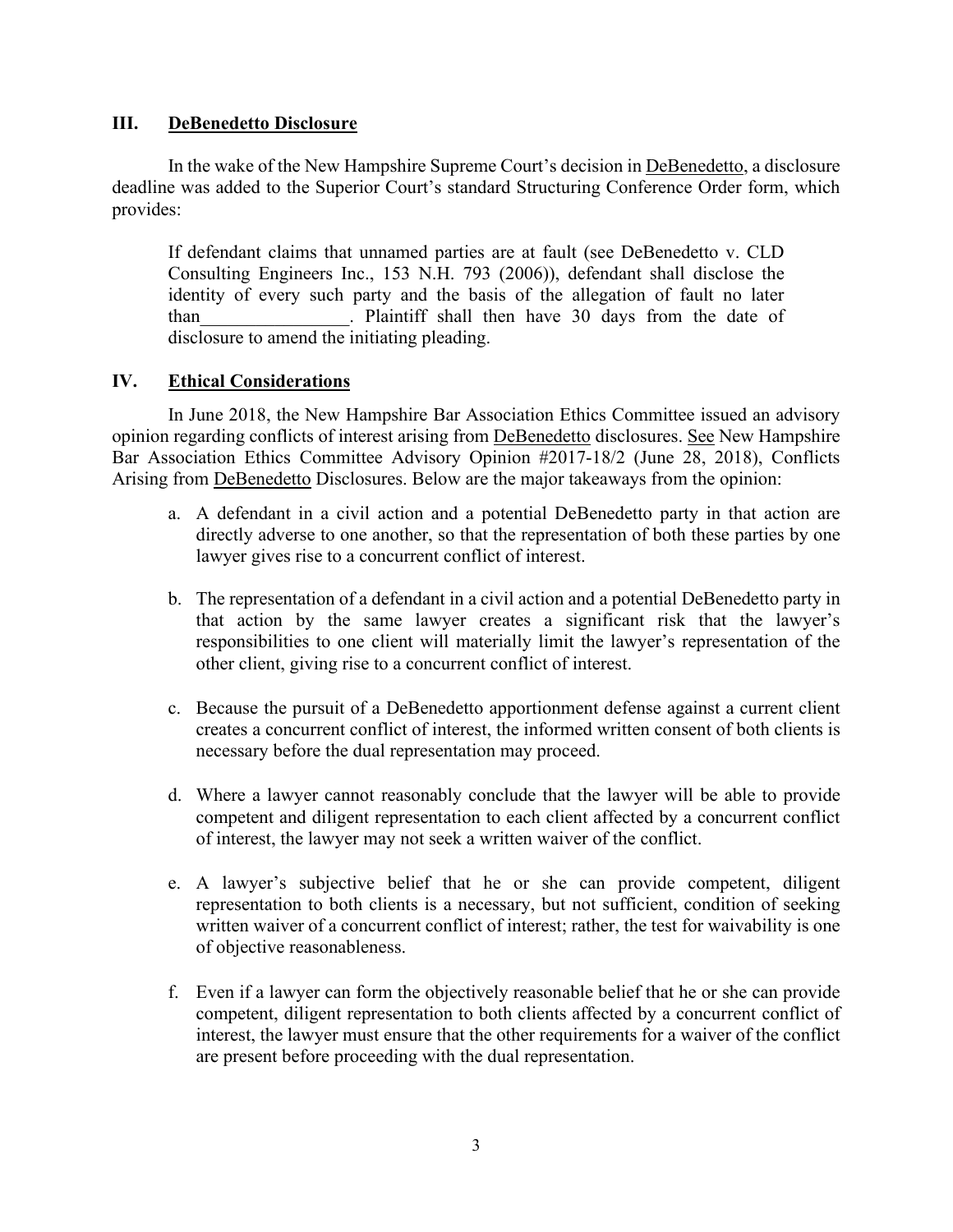g. What is necessary for a client to provide informed consent to the waiver of a concurrent conflict of interest is a fact-specific, case-by-case inquiry that hinges on a number of factors, including but not limited to the breadth and specificity of the waiver, the quality of the conflicts discussion between the lawyer and the client, the nature of the conflict, the sophistication of the client, and the interests of justice.

#### **V. Superior Court Orders**

### **a. Sevigny v. Quesada, No. 07-C-0422, (Hillsborough County Superior Court, Northern District, Aug. 26, 2009) (Mangones, J.).**

In Sevigny v. Quesada, Judge Mangones barred the non-settling defendant from offering evidence of a settling defendant's fault because the non-settling defendant failed to disclose the settling co-defendant in its DeBenedetto disclosure. No. 07-C-0422, (Hillsborough County Superior Court, Northern District, Aug. 26, 2009) (Mangones, J.).

The plaintiff in Sevigny had amended the standard structuring conference order form at the structuring conference to include the following language: "Pursuant to DeBenedetto v. CLD case, defendants shall disclose by 7.15.08 the identity of every person or party alleged to be at fault and the basis therefor.". The DeBenedetto deadline passed without any of the defendants disclosing an intent to blame anyone else. Accordingly, the plaintiff agreed to settle with one of defendants withdrew the medical experts that the plaintiff had disclosed to testify against the settling defendant. As the trial date approached, counsel for the non-settling defendant sought to videotape the trial testimony of the plaintiff's withdrawn experts in an attempt to create evidence to support a DeBenedetto apportionment of fault to the settling defendant. The plaintiff refused to produce the withdrawn experts and the non-settling defendant filed a motion to compel their videotaped testimony. The plaintiff objected, asked the Court to enforce the DeBenedetto disclosure deadline, and emphasized she would not have settled with the settling defendant if the non-settling defendant had complied with the deadline and stated an intent to blame his co-defendant.

Judge Mangones noted that the Structuring Conference Order signed by Judge McGuire "required that [the non-settling defendant] identify 'every individual' alleged to be at fault for the plaintiffs' injuries, even if such individuals were parties to the litigation." Id. at 9. He then wrote that the non-settling defendant did not identify any such individuals prior to the disclosure deadline and had not alleged sufficient cause for not doing so. Id. Lastly, he recognized that the plaintiffs would be prejudiced by allowing the non-settling party to seek a DeBenedetto apportionment against the settling defendant because the plaintiffs had relied on the absence of a DeBenedetto disclosure when they decided to resolve their claims against the settling doctor. Id. at 9-10. Accordingly, he not only denied the non-settling defendant's motion to compel testimony from our withdrawn experts, he also held that the non-settling defendant was barred from presenting evidence of fault relative to any other person or party at trial. Id. at 10.

### **b. Rallis v. Gladstone, No. 09-C-0598, (Rockingham County Superior Court, May 11, 2010) (McHugh, J).**

In Rallis v. Gladstone, Judge McHugh granted the plaintiff's motion for reconsideration to include the phrase "named parties" as well as "unnamed parties" to the DeBenedetto language in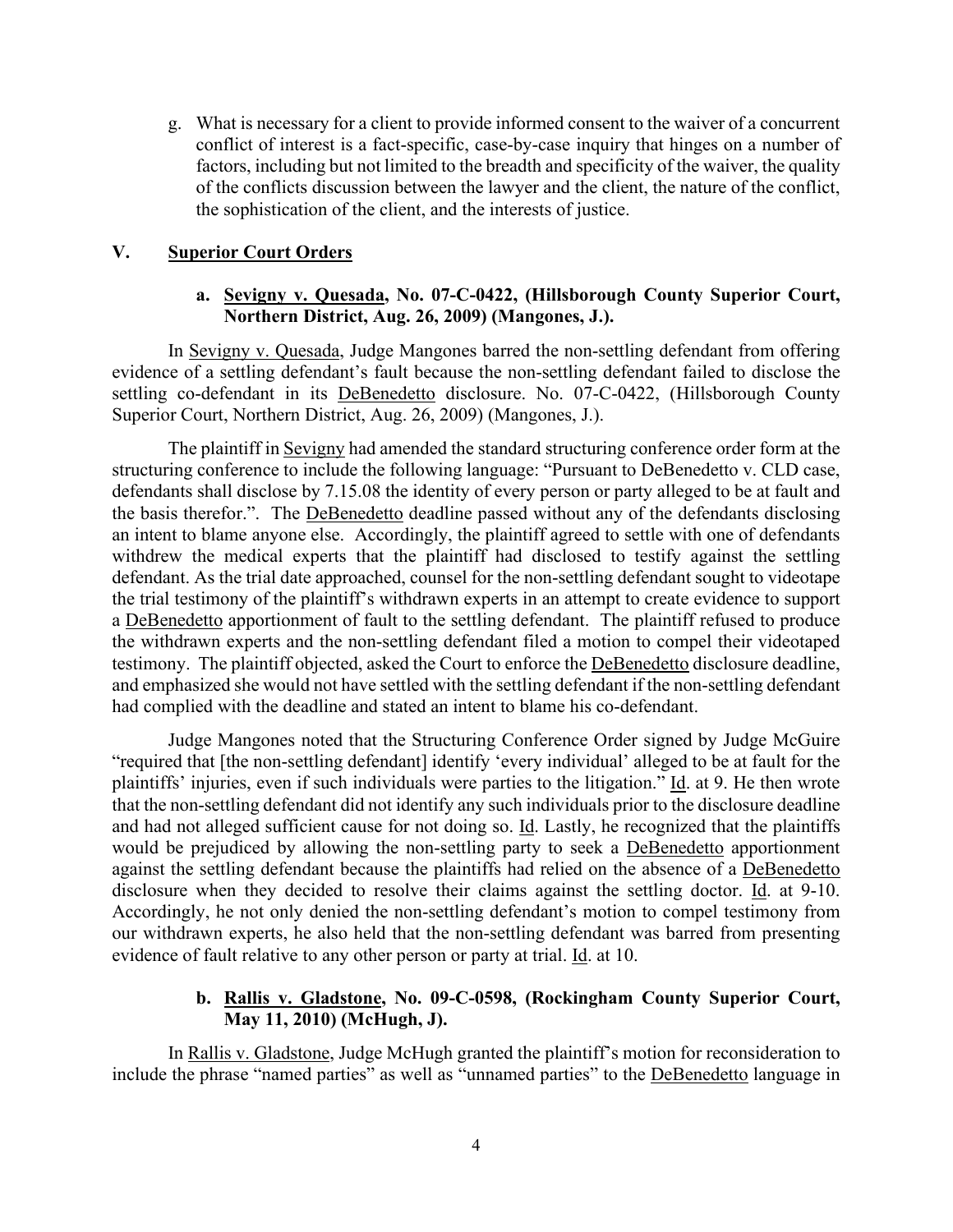the Structuring Conference Order. No. 09-C-0598, (Rockingham County Superior Court, May 11, 2010) (McHugh, J).

The plaintiff in Rallis argued that in multi-defendant cases it is necessary for the plaintiffs to know which named defendants are being blamed by another named defendant and the bases for such allegations of fault. That is so because settlement agreements are often reached with some but not all defendants and the non-settling defendants may ask the jury to apportion fault to the defendants who settled and were released before trial. Requiring defendants to identify their co-defendants in the DeBenedetto disclosure would allow the plaintiff to make an educated decision about whether to settle with a defendant and it would prevent defendants from making eleventh hour allegations of fault and waiting for co-defendants to settle out of the case before attempting to cast blame.

Judge McHugh acknowledged that the plaintiff would be substantially prejudiced by the defendants' failure to disclose a co-defendant in their DeBenedetto disclosure because the plaintiff would be unable to "assess the reasonableness of electing to settle with that co-defendant." Id. at 3. In light of this potential prejudice, Judge McHugh explained:

> If the remaining defendant is going to argue that a settling codefendant was negligent, then that remaining defendant should be required to specify its reasons for that claimed negligence at the time of the DeBenedetto disclosure to that the plaintiff can assess any such claim and make the determination as to whether it is in her best interest to settle with any defendant prior to trial.

Id. at 3-4. Moreover, Judge McHugh found that requiring defendants to disclose co-defendants in their DeBenedetto disclosures is consistent with the Superior Court's discovery rules which aim to "assure openness and prevent trial ambush." Id. at 3.

### **c. Omanovic v. Pariser, No. 218-2017-CV-00229, (Rockingham County Superior Court, Aug. 6, 2018) (Wageling, J).**

In Omanovic v. Pariser, the court granted the plaintiff's motion to strike the defendants' DeBenedetto disclosures because the court could not "glean from these disclosures who Defendants [sought] to shift liability to, and on what legal basis they may shift the same." No. 218- 2017-CV-00229, (Rockingham County, Aug. 6, 2018) (Wageling, J) at 4. The two disclosures at issue in Omanovic provided:

> For our DeBenedetto disclosure, we list any and all defendants ever sued by the Plaintiff in this action.

> [T]hese defendants reserve the right to submit evidence as to any parties to this litigation and any unnamed parties who may yet be identified by current and future disclosed experts in this case as negligent….the basis of the allegation of fault is set forth in Plaintiffs' [sic] complaint. It is expected that the DeBenedetto claims will be supported b the plaintiff's experts in this matter. Further, [defendants] will rely on the plaintiffs' [sic] experts to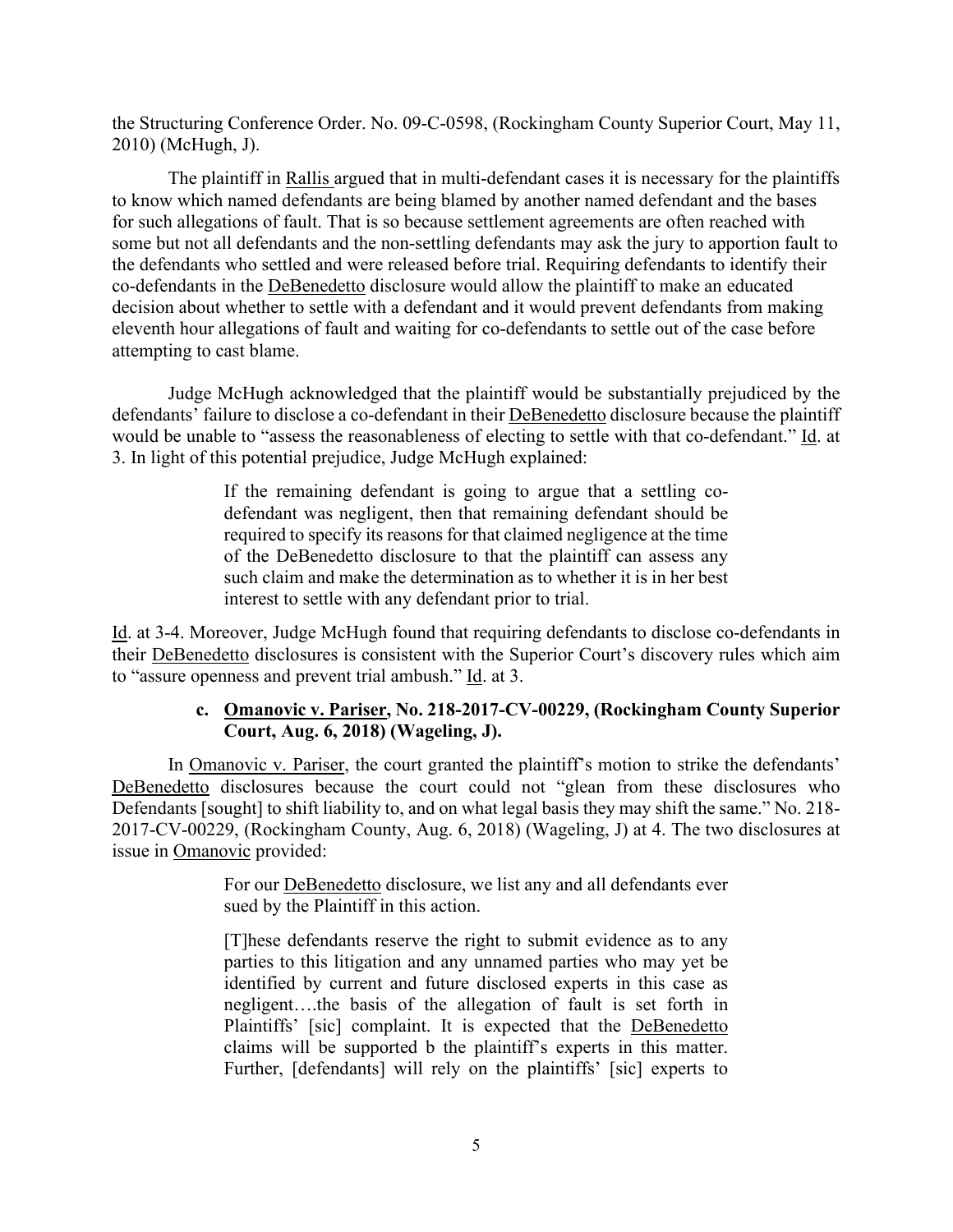maintain DeBenedetto claims against any settling or nonsuited defendants in this action.

Id. at 3. The court found that these disclosures were insufficient because they failed to "specifically identify the individuals at fault, the legal basis for shifting civil liability to them, or to meaningfully connect their fault to any of Plaintiff's claims." Id.

# **d. Coskren v. Watt, No. 2016-CV-00407 (Merrimack County Superior Court, Jan. 8, 2018) (McNamara, J.).**

In Coskren v. Watt, Judge McNamara granted the plaintiff's motion to strike, finding that the defendant's DeBenedetto disclosure was inadequate. No. 2016-CV-00407 (Merrimack County Superior Court, Jan. 8, 2018) (McNamara, J.). The court explained that since the New Hampshire's Supreme Court decision in State v. Exxon Mobil Corp., 168 N.H. 211 (2015), the Superior Court has "taken the position that a defendant must set forth the basis for his or her third-party claim with a level of specificity to explain the theory of liability to the non-negligent parties and the allegations upon which that liability is based." Id. at 2. The disclosure at issue stated:

> This notice is to alert the court that the defendant will seek a jury instruction for apportionment of fault of the Bow Police Department for its failure to properly organize the Bow Police Association 5k ("Turkle Trot") so as to prevent runners from being in the way of traffic.

Id. The court found that the DeBenedetto disclosure had to be struck because the defendant failed to allege facts showing how the Bow Police department failed to properly organize the race. See id.

### **e. Reynolds v. Raslavicus, No. 218-2016-CV-457, (Rockingham County Superior Court, May 25, 2017) (Anderson, J).**

In Reynolds v. Raslavicus, Judge Anderson granted the plaintiff's motion to strike the defendants' DeBenedetto disclosure because the disclosure identified a potential category of people rather than identify anyone in particular. No. 218-2016-CV-457, (Rockingham County Superior Court, May 25, 2017) (Anderson, J). The disclosure at issue in Reynolds did not include any names and listed "unnamed parties who may yet be identified by disclosed experts in this case as negligent." Id. at 2. The court found that the disclosures were insufficient because they "neither identified particular non-parties at fault nor provided a basis for their alleged fault." Id. at 3. In defense of their inadequate disclosures, the defendants claimed the disclosures were simply placeholders in the event the plaintiff's experts "point a finger at a non-party." Id. Judge Anderson was unpersuaded, however, noting that the defendants could seek leave from the court to file a late disclosure should the plaintiff's expert's blame a non-party for the plaintiff's injury. See id.

# **f. Shepard v. Keskinen, No. 226-2016-CV-00567, (Hillsborough County Superior Court, Southern District, May 9, 2017) (Colburn, J.).**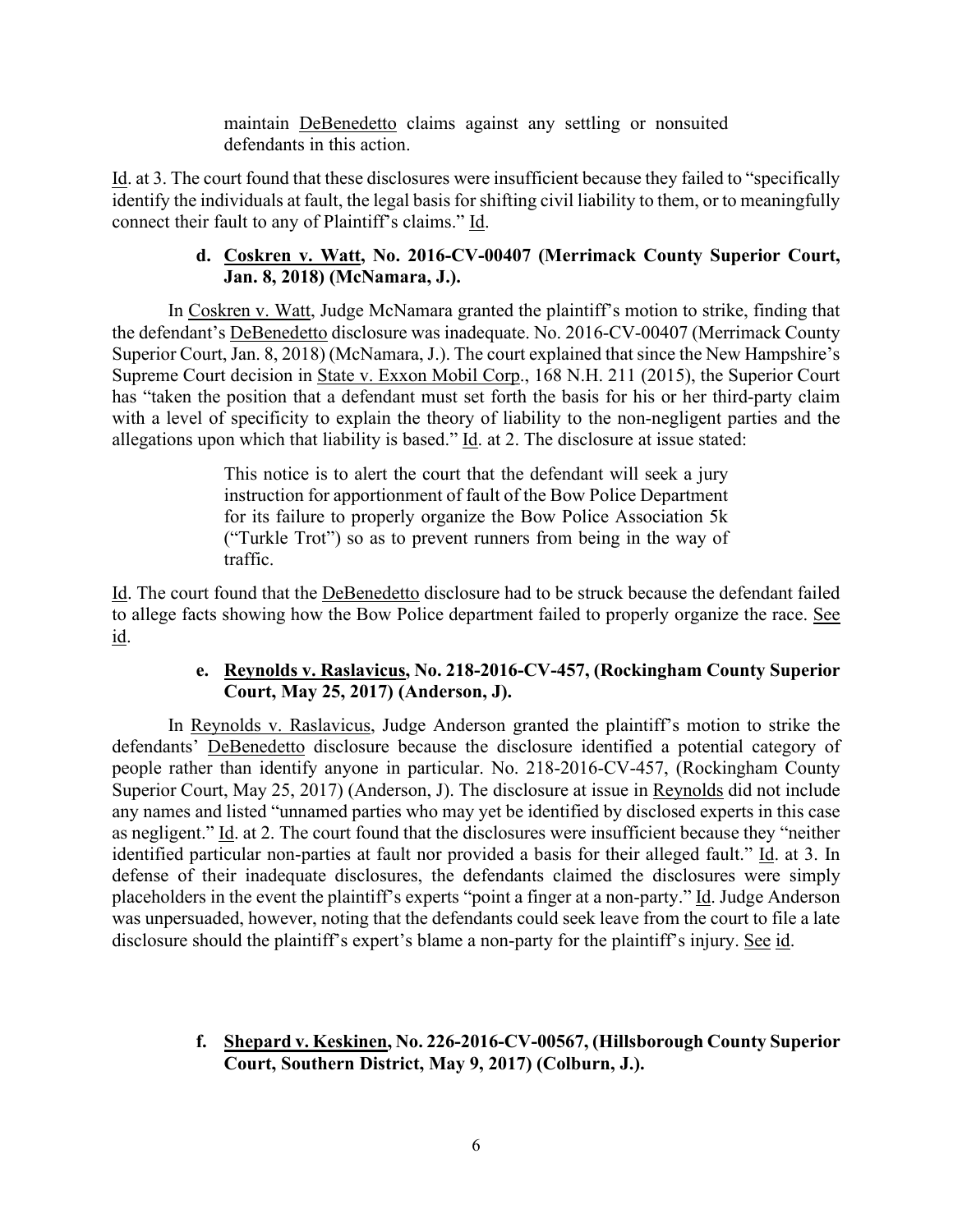In Shepard v. Keskinen, the court found that a civil defendant was not entitled to seek a DeBenedetto apportionment because the defendant was already liable as a matter of law for harm caused by the non-party. No. 226-2016-CV-00567, (Hillsborough County Superior Court, Southern District, May 9, 2017) (Colburn, J.).

In Shepard, the plaintiff was injured when she slipped and fell on ice outside a hair salon in Milford. She sued the owner of the premises alleging that he negligently failed to clear the ice from the walkway. The defendant responded by filing a DeBenedetto disclosure seeking an apportionment of fault to a non-party snow removal contractor. Before trial, the plaintiff moved *in limine* to strike the defendant's DeBenedetto disclosure because New Hampshire common law imposes a nondelegable duty on a commercial premises owner, like the defendant, to maintain safe premises. Id., Order at 2 (citing Valenti v. NET Props. Mgmt., 142 N.H. 633 (1998)).

Judge Colburn granted the plaintiff's motion to strike the defendant's DeBenedetto disclosure, agreeing with the plaintiff that an apportionment of fault was unnecessary since, pursuant to Valenti, the defendant was liable for any fault that may be apportioned to the nonparty contractor. She explained her reasoning as follows:

> [I]f the jury finds [the non-party contractor] to be 100% at fault, the defendant would *still* be held liable for all of the plaintiff's damages – not under the rules of joint and several liability as discussed in DeBenedetto, but, rather, under the doctrine of vicarious liability as discussed in Valenti. Therefore, it is hard to discern what possible benefit the defendant could gain by apportioning fault to [the nonparty contractor] on a jury verdict form in this case. [The non-party contractor] is not a party to this action and there are no claims against it. If anything, it seems that attributing fault to [the non-party contractor] would only prolong the trial, confuse the jury, and require unnecessary litigation…

Id. at 3-4 (emphasis in original).

### **g. McEneny v. Brady Sullivan Properties, No. 216-2016-CV-00113, (Hillsborough County Superior Court, Northern District, March 16, 2017) (Brown, J.).**

In McEneny v. Brady Sullivan Properties, Judge Brown ruled that a defendant could not seek to shift fault to a party that had been dismissed from the case because the court had already found that the dismissed party did not owe the plaintiff a duty of care. No. 216-2016-CV-00113, (Hillsborough County Superior Court, Northern District, March 16, 2017) (Brown, J).

In McEneny, the plaintiff sustained injuries in a slip-and-fall on ice and brought suit against the property owner and a paving company, among others. See id. at 1. During the course of the litigation, the court granted the paving company's motion to dismiss, finding that it did not owe the plaintiff a duty of care. See id. The remaining defendants then identified the paving company in their DeBendetto disclosures but failed to raise new allegations that were not addressed in the plaintiff's complaint. Accordingly, the court agreed with the plaintiff that "because her complaint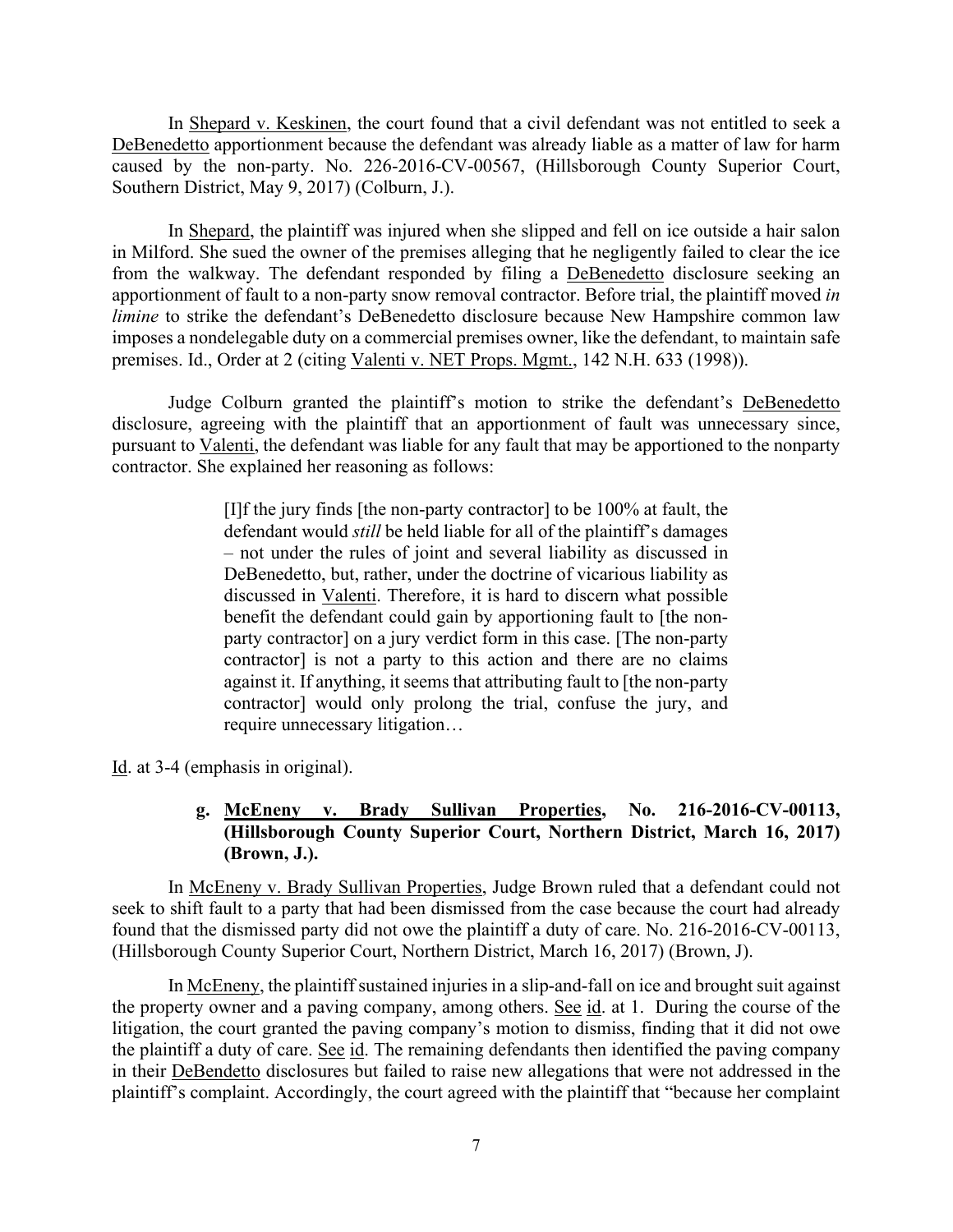was insufficient as a matter of law to hold [the paving company] liable, defendants' disclosures fail for the same reason." Id. at 3. The court was unpersuaded by the defendants' argument that the dismissed party was analogous to an unnamed party or a party immune to liability because:

> Regardless of how one categorizes a non-party—dismissed, immune, or not before the Court—the proper inquiry is whether defendant has alleged sufficient facts to establish that non-party was liable to the plaintiff, as even a party immune from liability can only be added for apportionment purposes if the defendant can allege the non-party would otherwise be liable to the plaintiff.

Id. at 4.

### **h. Joselow v. MNH Mall, LLC, No. 216-2016-CV-00575 (Hillsborough County Superior Court, Northern District, May 1, 2017) (Abramson, J.).**

In Joselow v. MNH Mall, LLC, Judge Abramson granted the plaintiff's motion to strike the defendants' DeBenedetto disclosure because the disclosure failed to sufficiently explain the theory of liability of the non-litigant and the allegations upon which that liability was based.

In Joselow, the defendant sought a DeBenedetto apportionment against a non-litigant maintenance company, arguing that the maintenance company undertook to perform the duty to inspect and remedy accumulations of water pursuant to Section 324A(b) of the Restatement Second of Torts. See id. at 4. In New Hampshire, the court explained, claims under section 324A(b) require a showing that the party that undertook another's duty completely assumed that duty. The defendants' disclosure, however, failed "to set forth a sufficient basis to establish [non-litigant] 'completely assumed' the asserted duty" to the plaintiff under Section 324A(b)." Id. at 6. Thus, the court found that the defendants' disclosure lacked the sufficient allegations necessary to establish the non-litigant's liability for apportionment purposes. See id. at 8.

# **i. Adolfini v. Lakeview Neurorehabilitation Center, No. 212-2014-CV-00043, 00044, and 00045, (Carroll County Superior Court, March 18, 2015) (Temple, J.).**

In Adolfini v. Lakeview Neurorehabilitation Center, the court granted the plaintiff's motion to strike the defendants' DeBenedetto disclosure because the disclosure "completely fail[ed] to identify the factual and legal basis of the non-litigants' civil fault as it relate[d] to the underlying causes of action." No. 212-2014-CV-00043, 00044, and 00045, (Carroll County Superior Court, March 18, 2015) (Temple, J.) at 4.

In the disclosure at issue in Adolfini, the defendant identified two people and claimed that they "aided and abetted" the plaintiff in conduct that resulted in the termination of the plaintiff's employment Id. at 3. In granting the motion to strike, Judge Temple explained:

> This disclosure fails to identify the legal basis for civil liability as it relates to the non-litigants. It does not in any meaningful way provide adequate notice under DeBenedetto and Goudreault. At its core, the DeBenedetto disclosure is a bald allegation which claims to connect the alleged facts with the elements of the plaintiffs' wrongful termination claims…The DeBenedetto disclosure relies